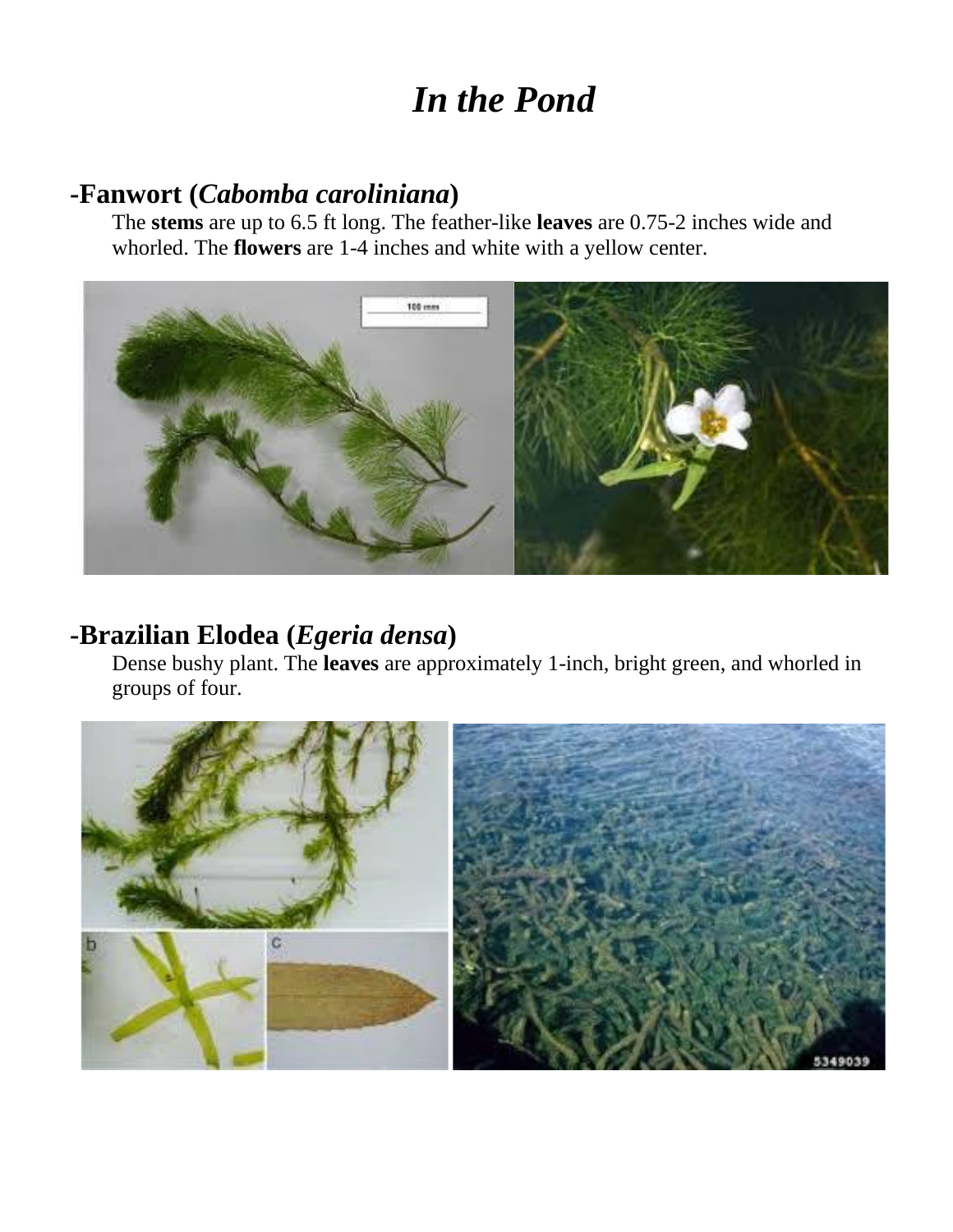# **-Hydrilla (***Hydrilla verticillata***)**

The **stems** are up to 26 ft long. The **leaves** are bright green (usually with streaks of red), the upper leaves are 0.4-1.2 inches long, in whorls of 4-6, and have forward pointing teeth. Lower leaves are smaller and in pairs. The **flowers** are solitary, 0.12 inches across, and float on the surface.



#### **-European Frogbit (***Hydrocharis morsus-ranae***)**

The **stems** can be up to 8 inches. The plant is free floating (not attached to the pond bed). The **leaves** are 0.5-2.5 inches wide, leathery, a rounded-heart shape, green on the upper side and purple on the underside. The **flowers** are 0.4 inches wide, white with a yellow center, and have 3 petals.

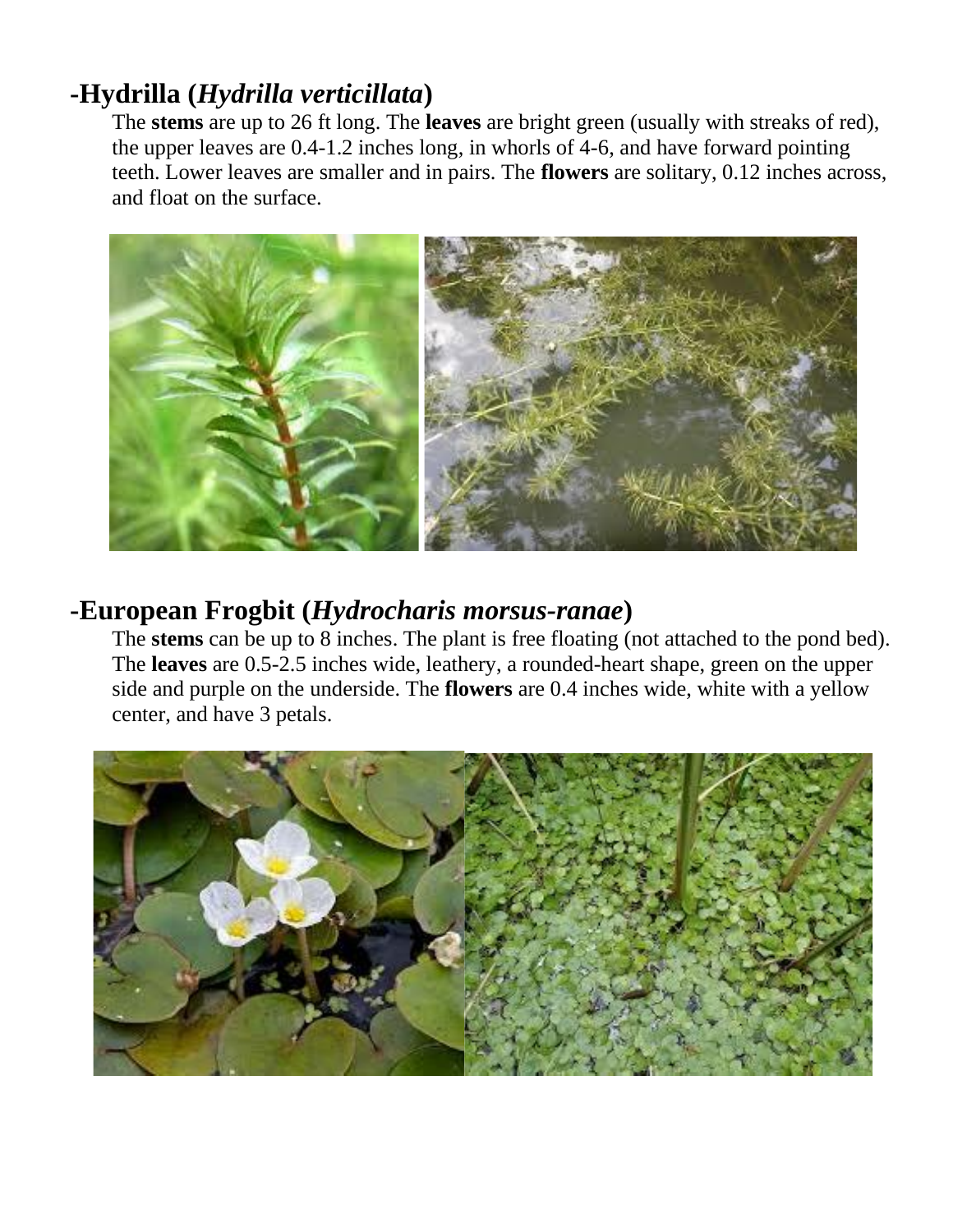# **-Parrot's Feather (***Myriophyllum aquaticum***)**

The **leaves** are feather-like and are in whorls of 4-6. Leaves above the surface are stiff, bright green, 1-2 inches long and have 10-18 segments per leaf. Can grow up to a foot above the water surface.



# **-Variable Milfoil (***Myriophyllum heterophyllum***)\***

The **leaves** are feather-like, in whorls of 4-6, and are on a thick reddish **stem**. Emergent leaves are highly variable. The **flowers** have small green leaves and reddish oval-shaped petals. \*(see end of booklet for comparison to native milfoil)

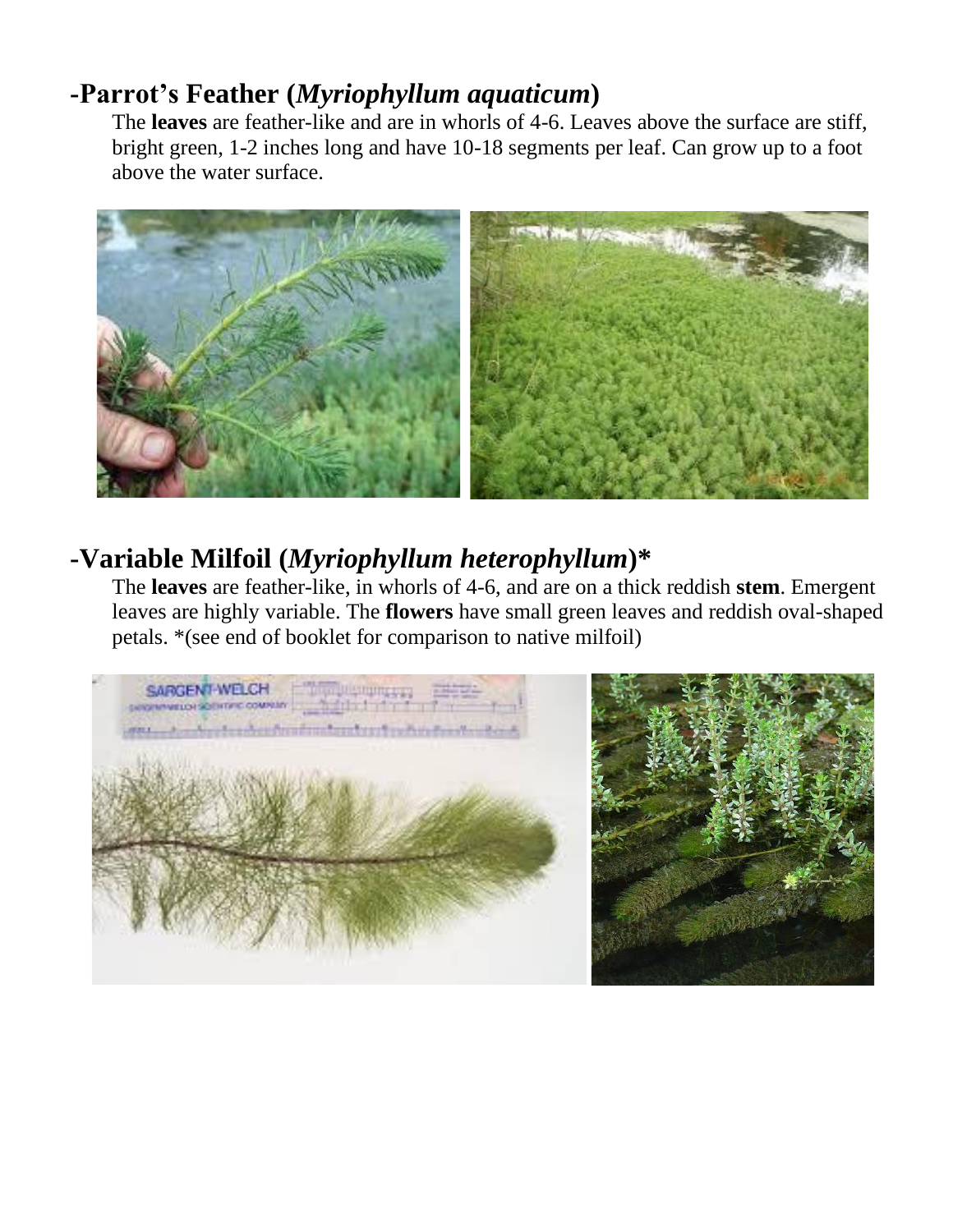# **-Eurasian Watermilfoil (***Myriophyllum spicatum***)\***

Can grow up to 33 ft long, but typically 3-10 ft, and form dense mats. The **leaves** are feather-like, have 12-21 leaflets per leaf, and the **stem** is reddish-brown to pale pink. The stems are leafless toward the base. The **flowers** are 4-6 mm, reddish, four sectioned, and grow on an emergent stem 2-4 inches above the surface. \*(see end of booklet for comparison to native milfoil)



# **-Brittle Naiad (***Najas minor***)**

Grows in dense clusters. The **stems** are 4-7.75 inches long and are highly branched. The **leaves** are 0.2-1.25 inches long, are very thin, and recurve as they age. The **flowers** are small and grow right alongside the stem.

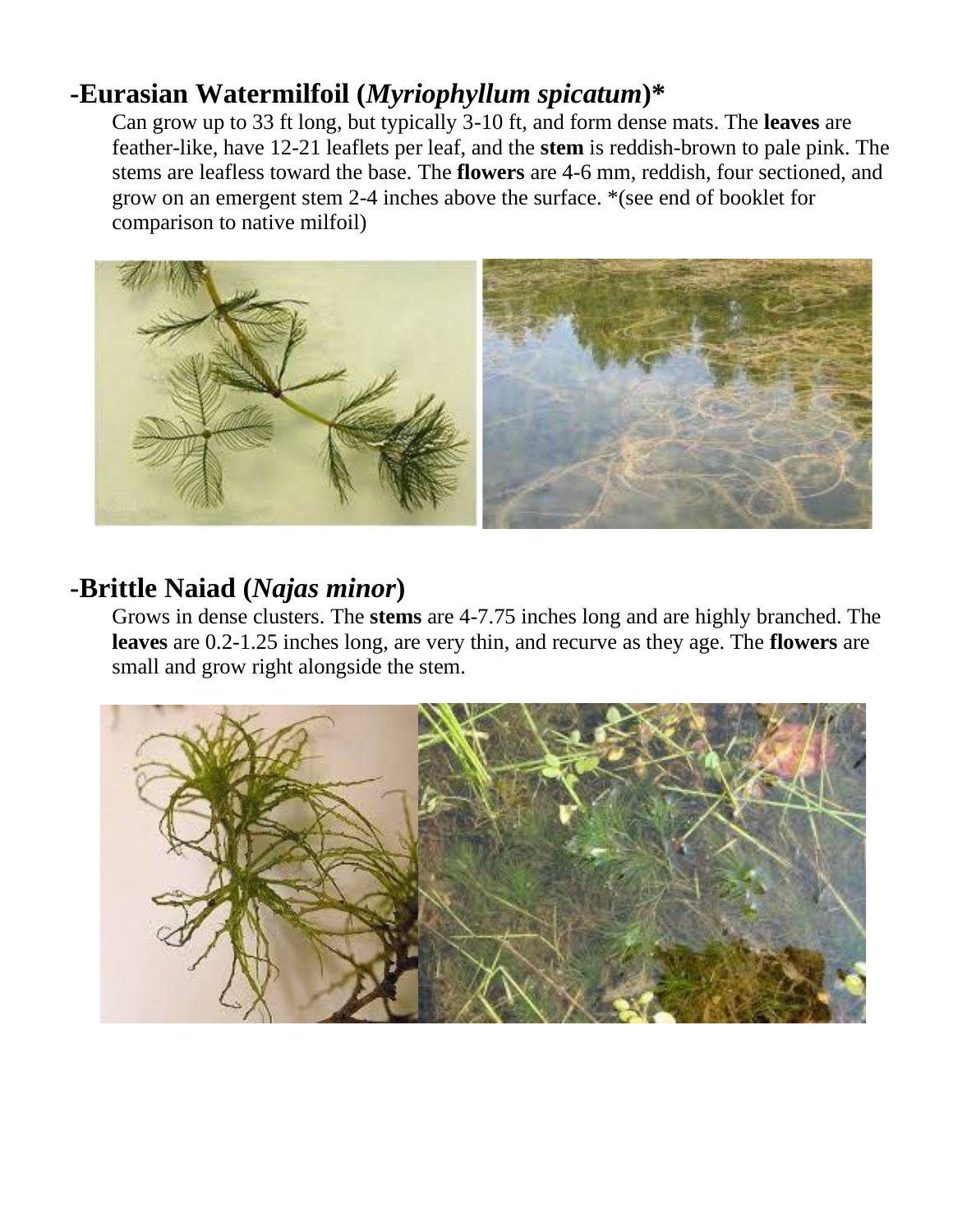# **-Yellow floating heart (***Nymphoides peltata***)**

Waterlily-like plant that carpets the water surface. The **leaves** are heart-shaped, grow from long **stems**, have a purple underside, and slightly wavey edges. The **flowers** grow from long stalks a few inches above the water, are yellow with 5 petals, and the petals have a fringed edge.



#### **-Curly-leaf pondweed (***Potamogeton crispus***)**

Grows 1-2.5 ft long. The **leaves** are oblong, are up to 3 inches long, 0.5 inches wide, have a wavy edge, and are green to reddish brown. The **stems** are flat and have the leaves positioned spirally around them.

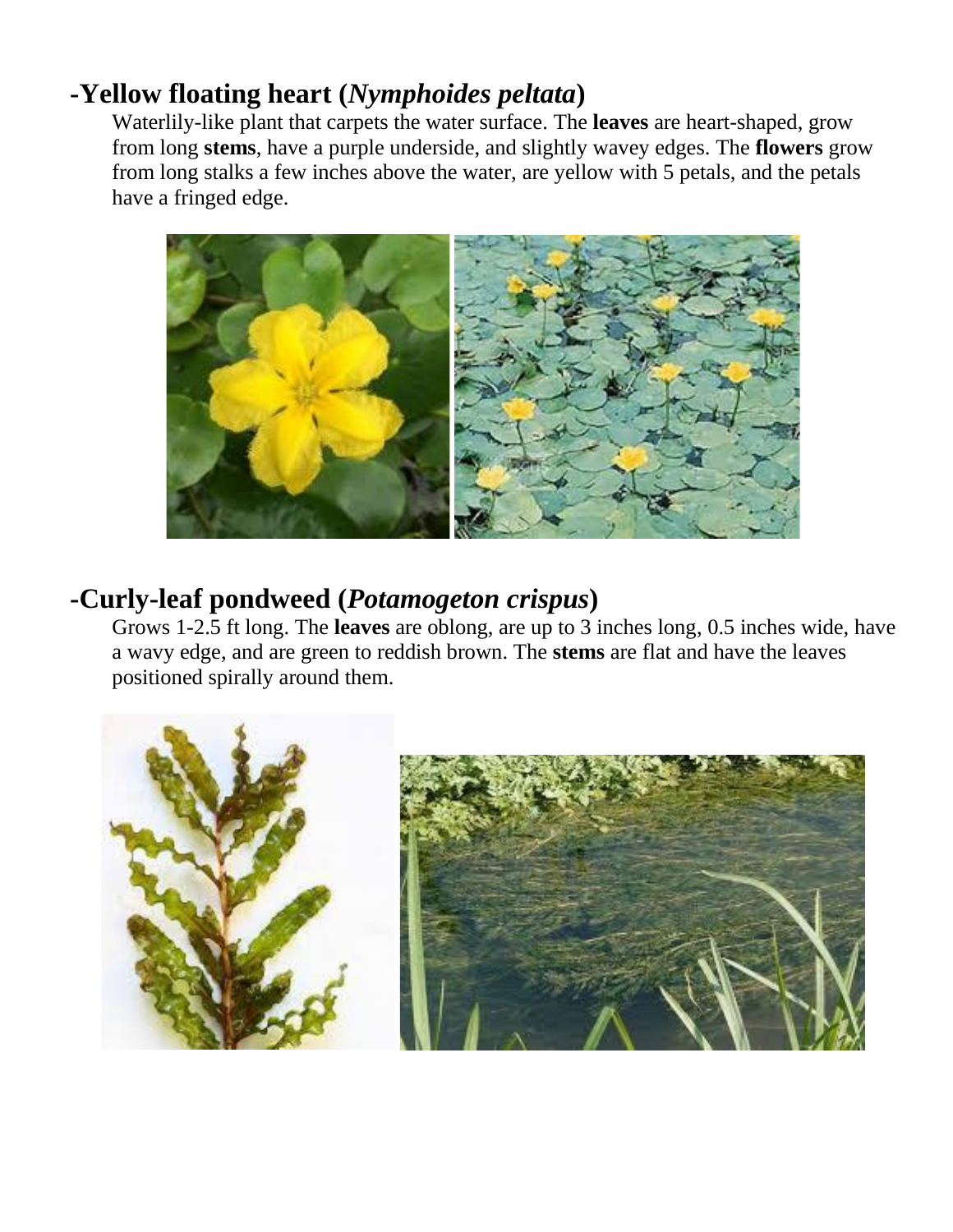#### **-Water chestnut (***Trapa natans***)**

The **stems** are typically 3 ft but can be up to 16.5 ft and are rooted in the mud. The **leaves** are arranged in a circular pattern. Individual leaves are approximately 0.5 inches wide, have four sides, and are toothed. There can be **submerged leaves** along the stem that are feather-like. The **flowers** are white with a pale-yellow center, have four petals, and are 0.3 inches wide.

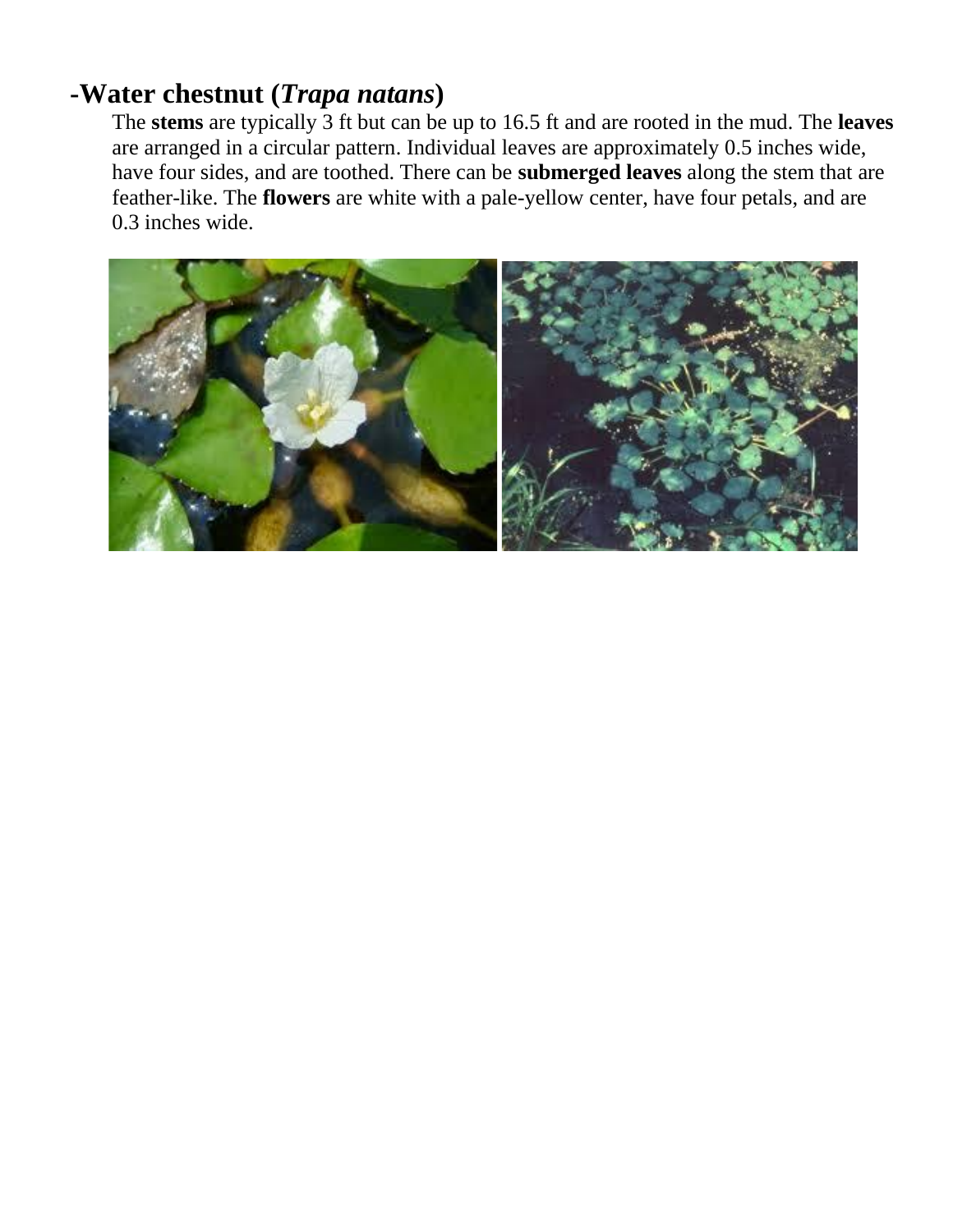# *On the Shoreline*

### **-Flowering rush (***Butomus umbellatus***)**

The **leaves** are 2-3 ft long and are erect or floating on the water surface. The **flowers** are in umbrella shaped clusters and each has 3 white-pink petals. The **stems** have a triangular cross-section.



# **-Water-flag Iris (***Iris pseudacorus***)**

Grows 3-4 ft tall. The **leaves** are tall, erect, and dark green. The **flowers** are on the end of a 3-4 ft tall stalk and are bright yellow.

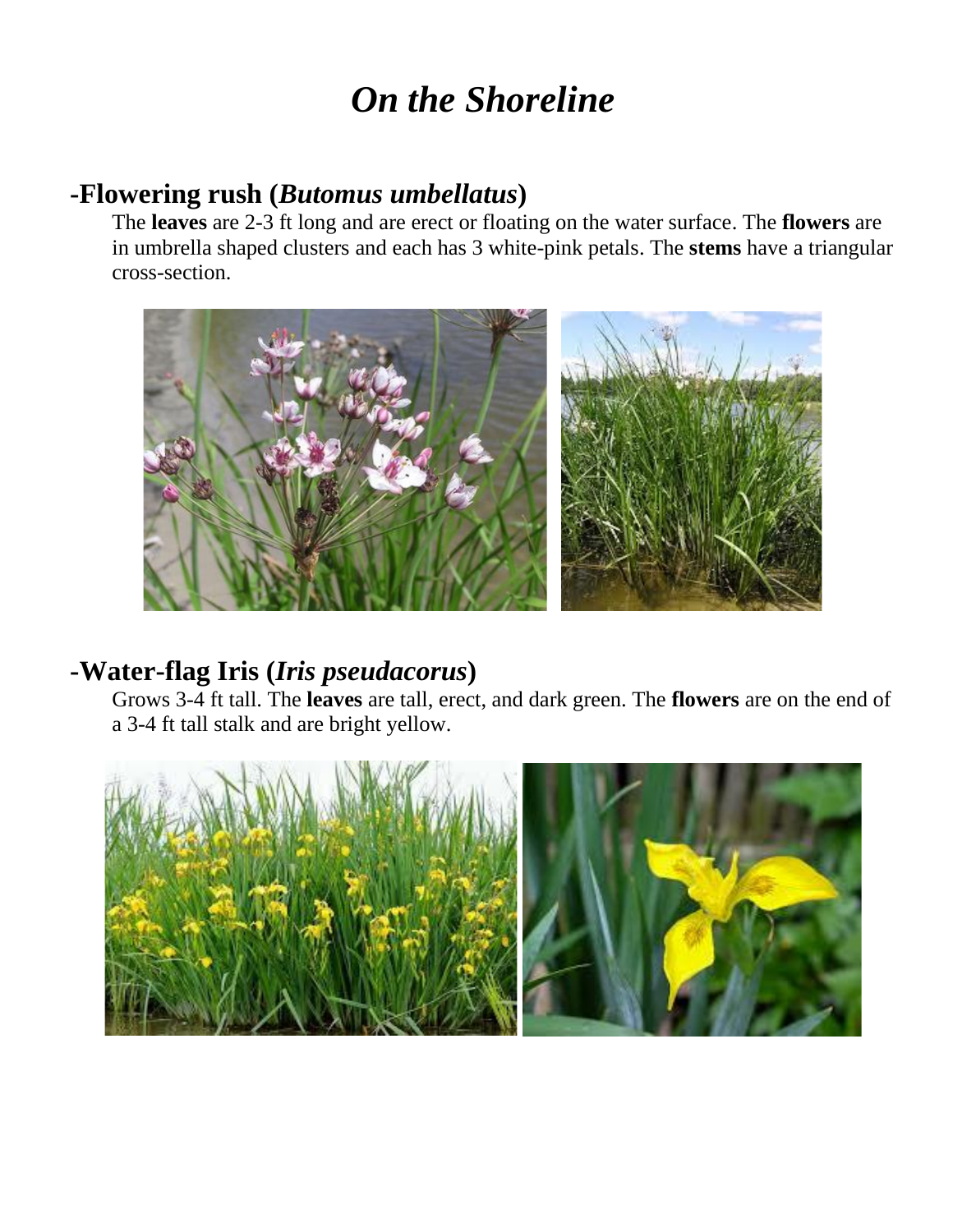# **-Purple loosestrife (***Lythrum salicaria***)**

Grows 3-7 ft tall in a dense bush of up to 50 stems. The **stems** range from green to purple. The **flowers** are arranged oppositely on spikes at the end of stems, are purple to magenta, and have 5-6 petals.



### **-Common Reed (***Phragmites australis***)**

A stout grass that grows 6.5-13 ft tall. The **leaves** are smooth, gray-green, 10-20 inches long, and 1 inch wide. The **flowering head** is light brown to purple and 7.5-15 inches long.

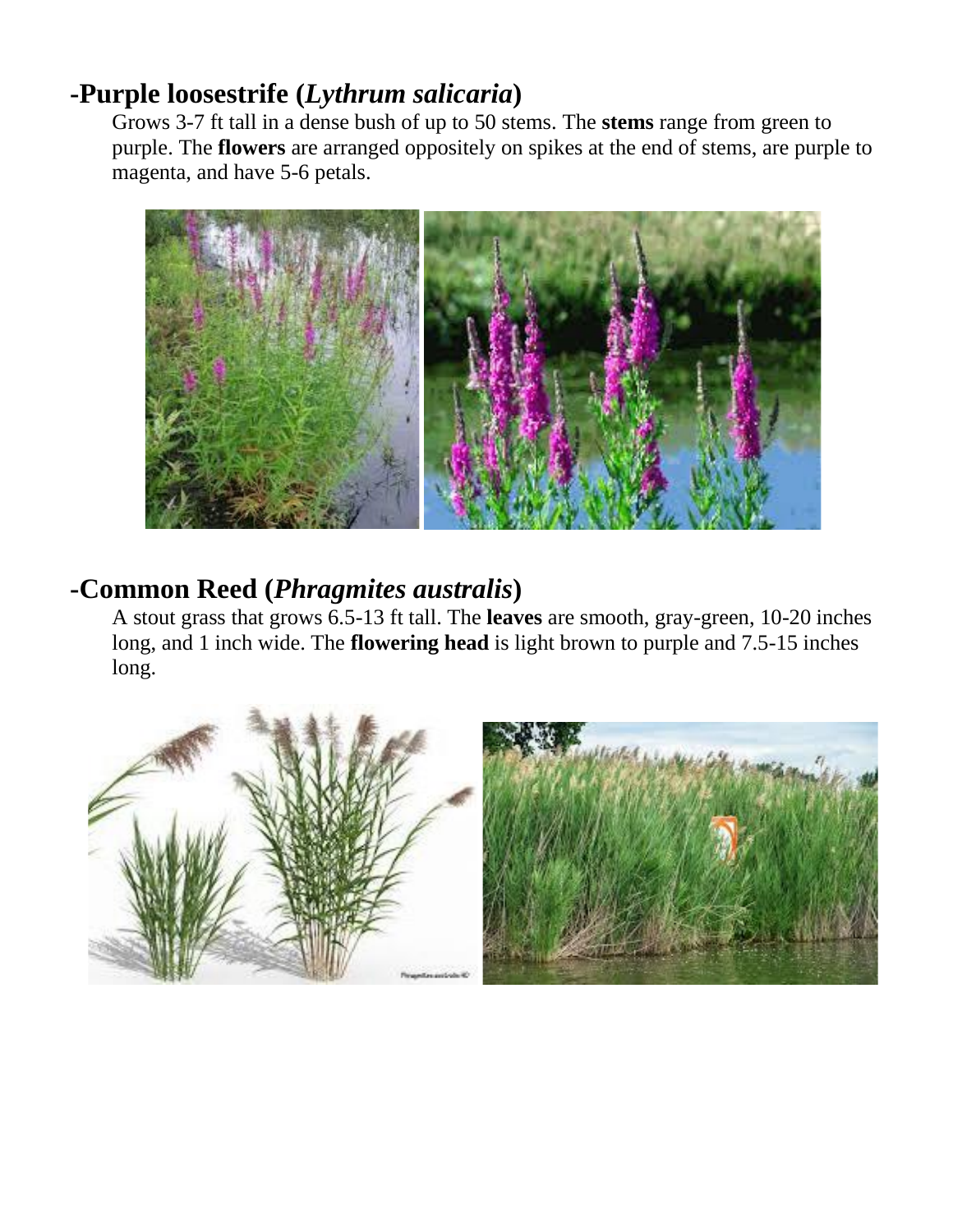# **-Japanese knotweed (***Polygonum cuspidatum***)**

Shrub-like and can grow over 10 ft tall. The **stems** are smooth and swollen at joints. The **leaves** are normally 6 inches long, 3-4 inches wide, and broadly oval or slightly triangular. The **flowers** are tiny and greenish yellow.

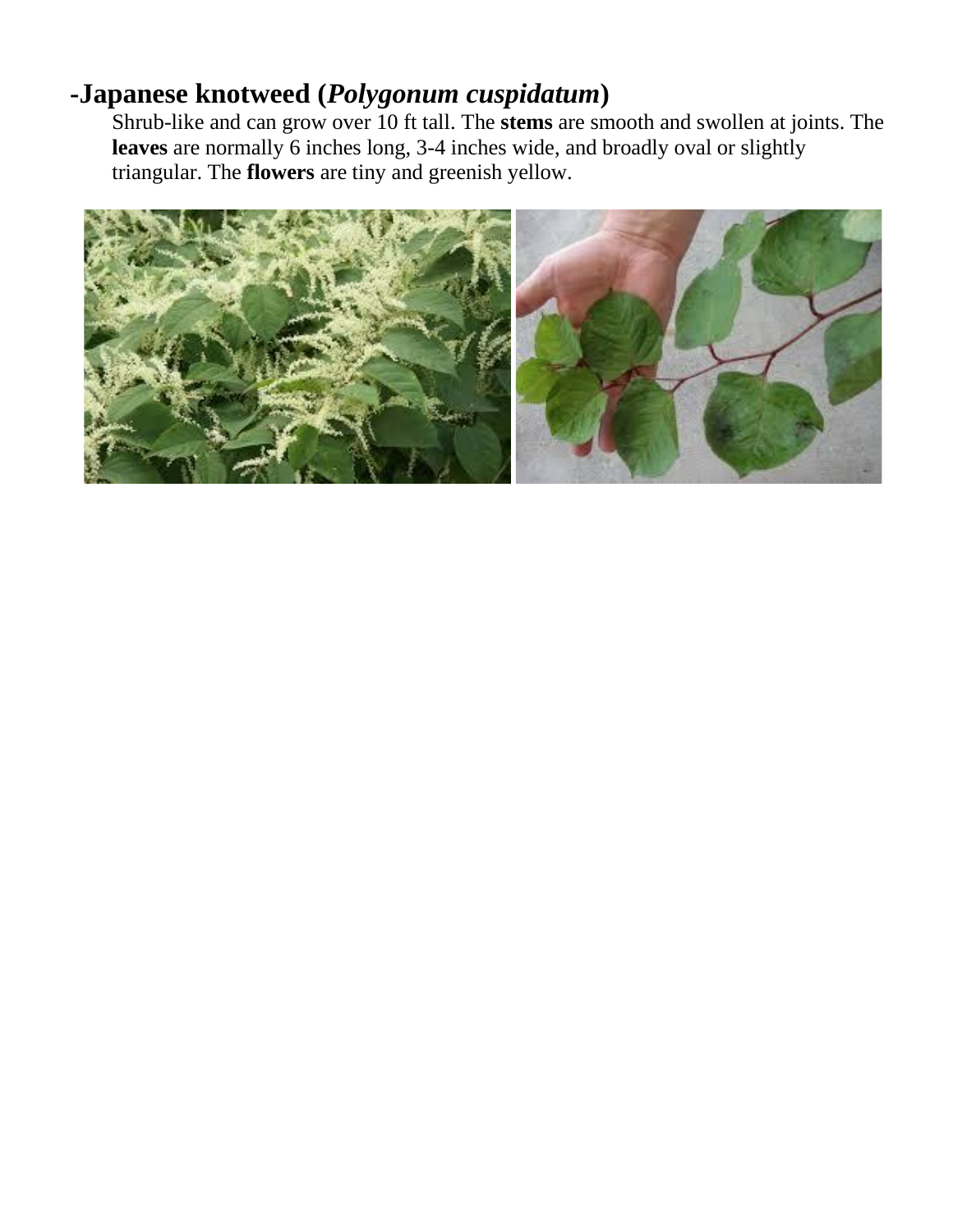# *In the Surrounding Area*

#### **-Garlic mustard (***Alliaria petiolata***)**

Grows 1-4 ft tall. The basal **leaves** are dark green and kidney shaped, while the upper leaves are triangular and deeply toothed. The upper leaves are 2-3 inches wide. The **flowers** are small, white, and on a single stalk.



#### **-European barberry (***Berberis vulgaris***)**

Bushy shrub 3-10 ft tall. The **branches** are gray to yellow gray, have sharp tri branched spines, and are smooth. The **leaves** are in clusters on the branches and have fine teeth. The **flowers** are bright yellow, grow in clusters of 10-20, and the **berries** are bright red.

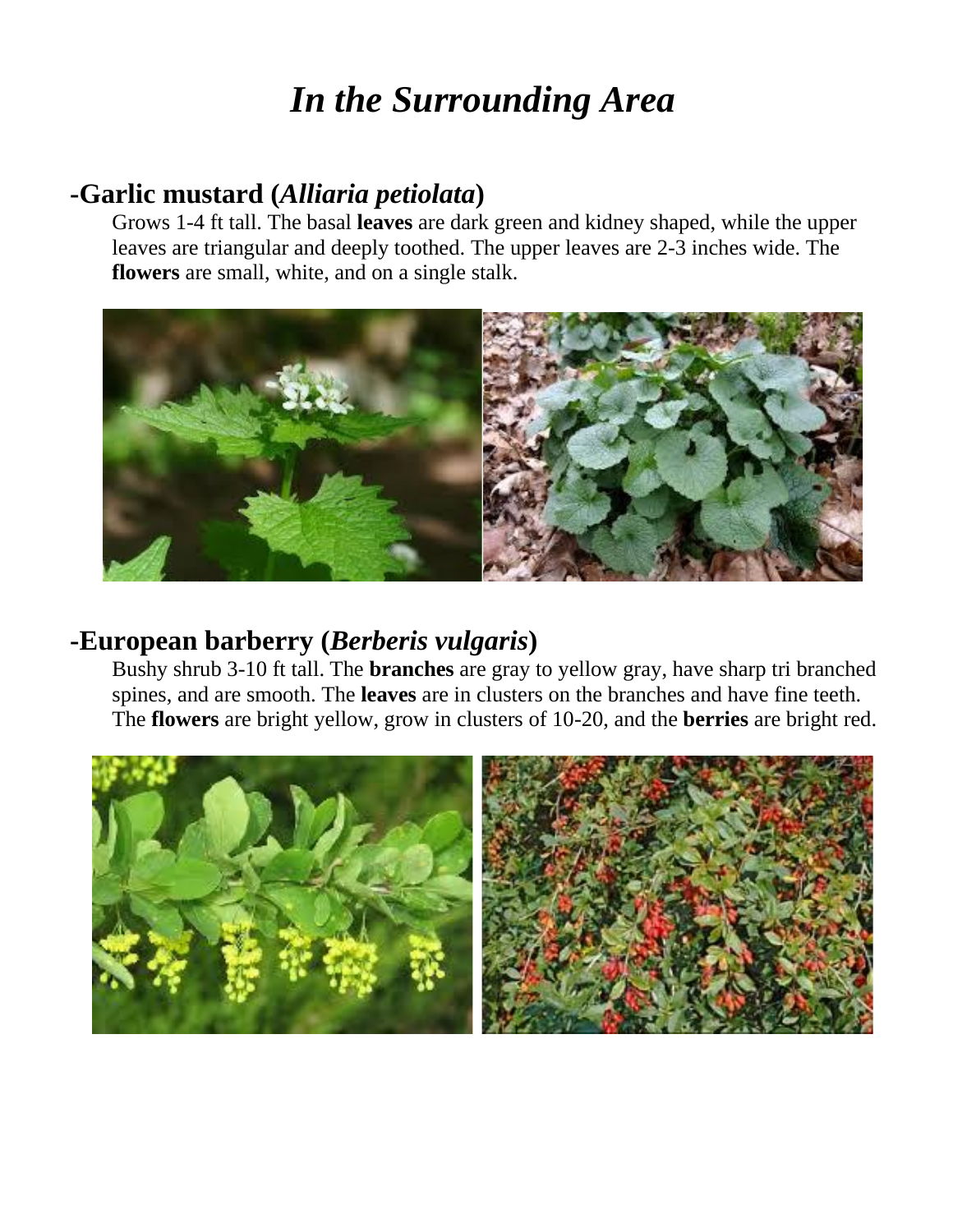# **-Oriental bittersweet (***Celastrus orbiculatus***)**

A woody vine or trailing shrub. The **stems** can be up to 4 inches in diameter and **bark** is brown to dark brown. The **leaves** spiral around the stem, are light green, and widely elliptical to circular. The **flowers** are in clusters and light green. The **fruits** are yellow until maturity when they split open and show bright red seeds.



#### **-Black Swallow-wort (***Cynanchum louiseae***)**

A vine that grows 3-6.5 ft long. The **leaves** are 2-5 inches long, 0.5-2.5 inches wide, have a tapered point, are oppositely placed, and shiny dark green. The **flowers** are small, dark purple to brown, have fine white hairs, are in clusters of 6-10, and have five fleshy lobes.

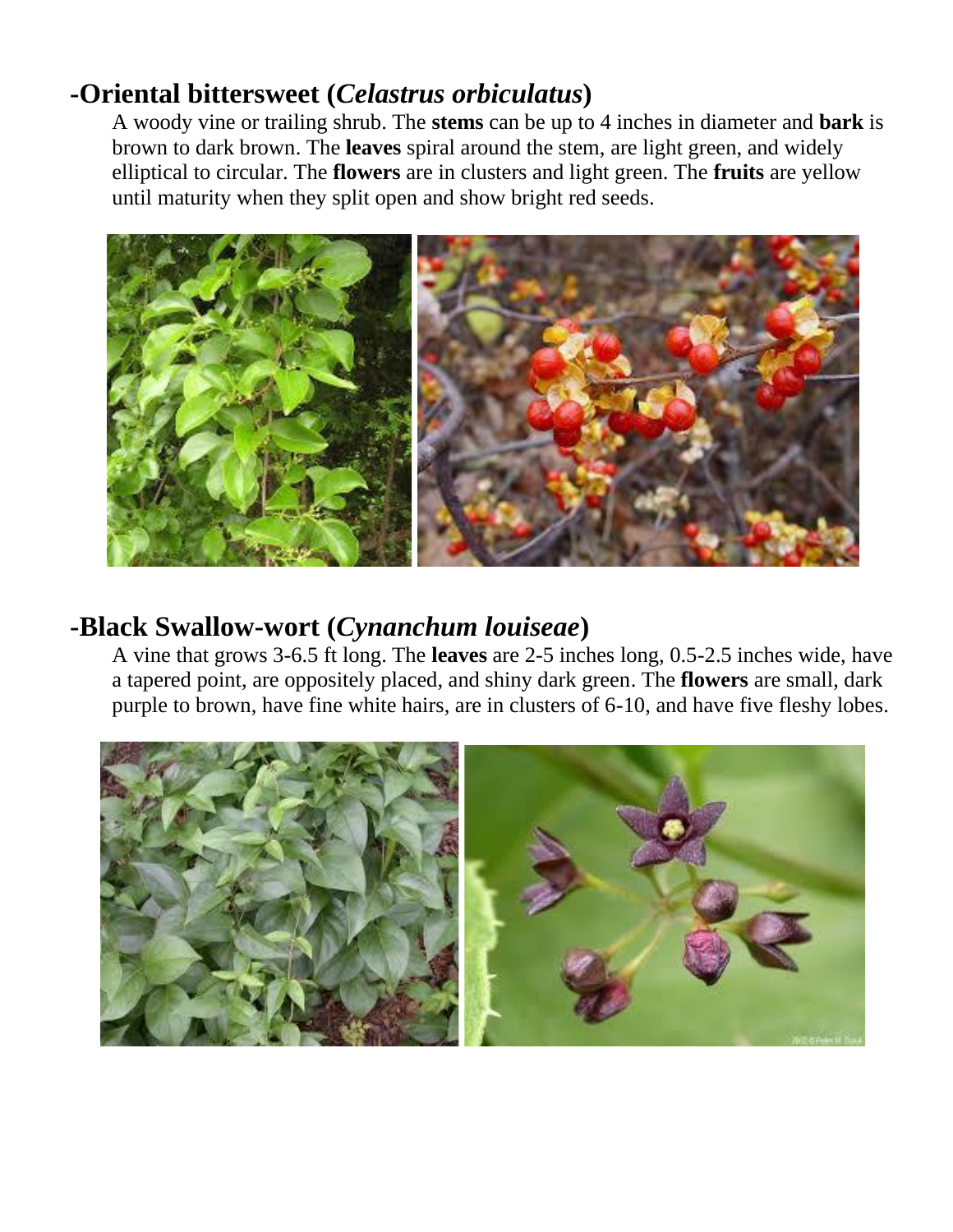# **-Pale Swallow-wort (***Cynanchum rossicum***)**

A vine that grows 2-6 ft long. The **leaves** are 2.5-4.5 inches long, 2-2.75 inches wide, glossy green but yellow green in summer, they are oppositely arranged, and oval to wedge shaped. The **flowers** are small, pink to maroon, grow in loose clusters, and have five lobes.



#### **-Giant hogweed (***Heracleum mantegazzianum***)**

Grows up to 15 ft tall. The **leaves** are deeply lobed and up to 5 ft wide. The **stems** are hollow and are 2-4 inches in diameter. The **flowers** are white and grow in an umbrella shaped cluster that is 2.5 ft across.

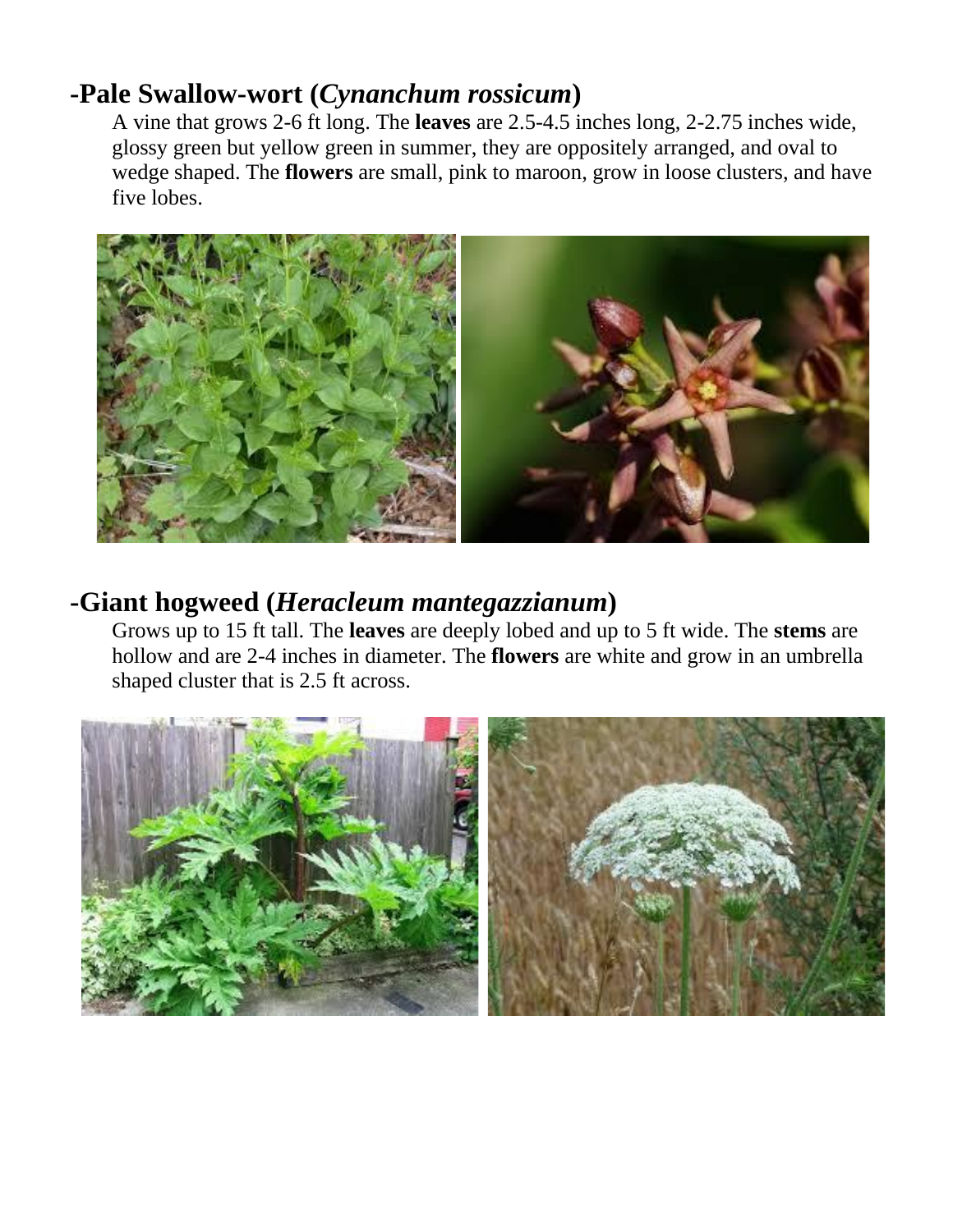# **- Common buckthorn (***Rhamnus cathartica***)**

A shrub or small tree that grows up to 22 ft tall with a 10-inch-wide trunk. The **bark** is gray to brown, rough when matured, yellow inner bark, and pink to orange heart wood. The **twigs** are tipped with a spine. The **leaves** are broadly oval with a pointed tip and a rounded bottom, fine teeth, and are a dark glossy green. The **flowers** are four petaled, yellow green, and in dense clusters. The **fruits** are small and black.



# **-Multiflora Rose (***Rosa multiflora***)**

A thorny shrub with arching stems. The **leaves** are in 5-11 sharp toothed leaflets. The base of each leaf stalk has fringe. The **flowers** are white to pink and approximately 1 inch across. Produces small bright red rosehips.